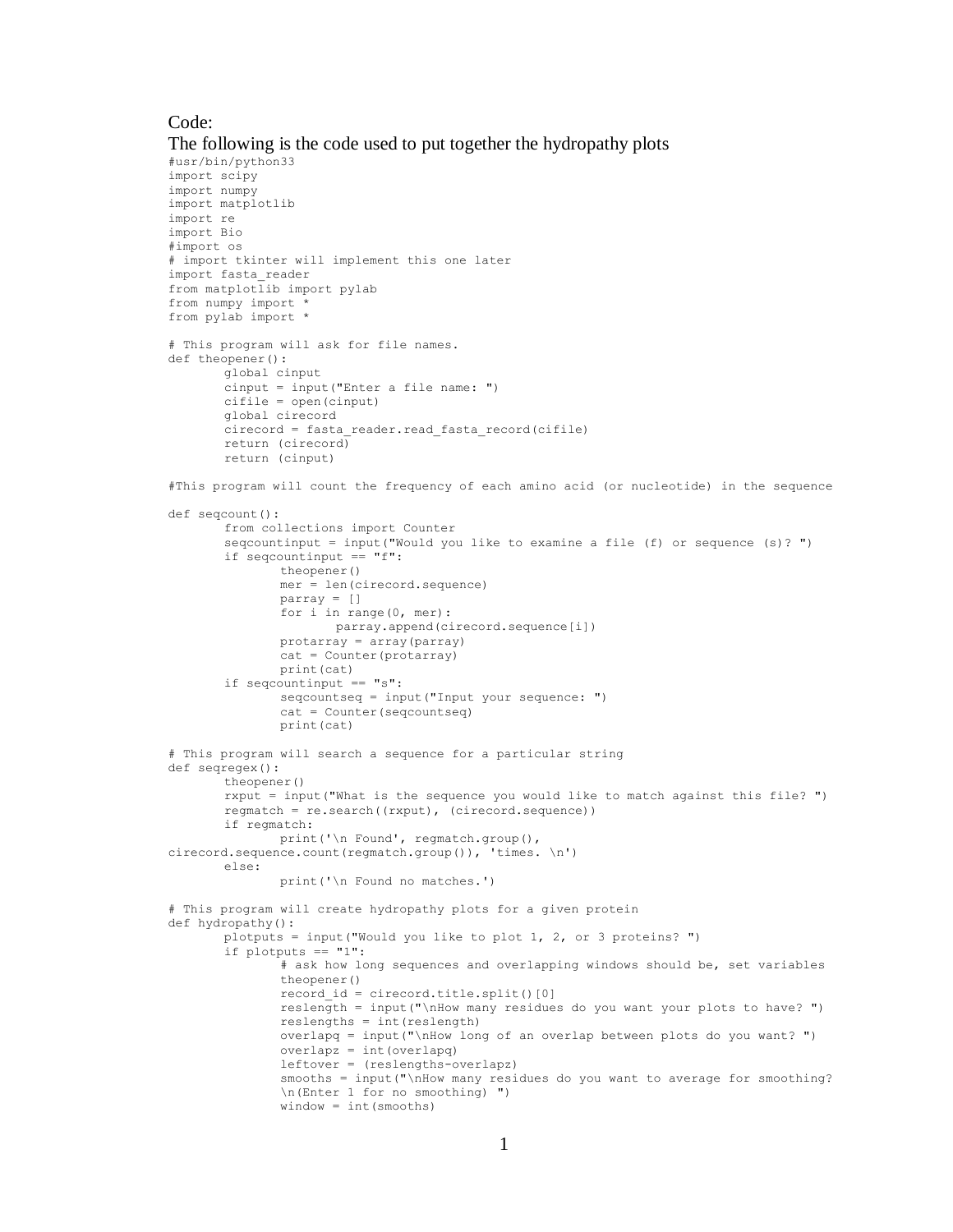```
# Get lengths of sequences, create new variables
       ciresidues = len(cirecord.sequence)
       civalues = []
       # Match regular expression to filename to be able to save files later
       cissue = cinput.split("." , 1)cisaves = cisave[0]
       # Enter hydrophobicity values as dictionary
       kd = { 'A': 1.8,'R':-4.5,'N':-3.5,'D':-3.5,'C': 2.5,
               'Q':-3.5,'E':-3.5,'G':-0.4,'H':-3.2,'I': 4.5,
               'L': 3.8,'K':-3.9,'M': 1.9,'F': 2.8,'P':-1.6,
               'S':-0.8,'T':-0.7,'W':-0.9,'Y':-1.3,'V': 4.2 }
       # Append values from hydrophobicity dictionary to fasta sequences in new 
       variable
       for residue in cirecord.sequence:
              civalues.append(kd[residue])
       # Create window for smoothing that will work with value of 1 in case 
       smoothing is not desired
       half_window = int(trunc((window-1)/2))sm data = []# Add function to smooth if required
       for p in range(half window, ciresidues-half window):
              average value = 0.0for q in range(-half_window, half_window+1):
                      average value + civalues [p+q]sm_data.append(average_value / window)
       # Create new variables for plotting
       smciseq = []
       # Create list of lists to get overlapping AA windows, turn to dictionary 
       so pyplot can read it
       smciseq = [sm data[d:dtreslengths] for d in range(1, len(sm data),
       (leftover))]
       smciseqarray = np.array(smciseq)
       print("This will create", len(smciseqarray), "files of", 
       len(smciseqarray[1]), "residues in length.")
       #this creates the actual plots
       for i in range(0, len(smciseqarray)):
               for j in (0, len(smciseqarray[i])): 
                      axis(xmin=1, xmax=reslengths, ymin=-7, ymax=7)
                      x data = range(1, 1+len(smciseqarray[i]))
                      plot(x data, smciseqarray[i], linewidth=1.0)
                      xlabel("Residue")
                      ylabel("Hydropathy")
                      title("Hydropathy Plot of "+cisaves+" \n starting at amino 
                      acid residue "+str((i*leftover)+1))
                      savefig("%s %04d.png" % (cisaves, (i)))
                      close()
if plotputs == "2":
       theopener()
       #gets name of second file, splits title for file usage
       secinput = input("What is the name of your second file? ")
       secfile = open(secinput)
       secrecord = fasta_reader.read_fasta_record(secfile)
       record id = cirecord.title.split()[0]
       secord id = secrecord.title.split()[0]
       ciresidues = len(cirecord.sequence)
       secresidues = len(secrecord.sequence)
       civalues = []
       secvalues = []
       # Match regular expression to filename to be able to save files later
       cisave = cinput.split(".", 1)
       cisaves = cisave[0]
       secsave = secinput.split("".", 1)secsaves = secsave[0]
       ciresidues = len(cirecord.sequence)
       secresidues = len(secrecord.sequence)
       #Window function for hydrophobicity plots
       reslength = input("\nHow many residues do you want your plots to have? ")
```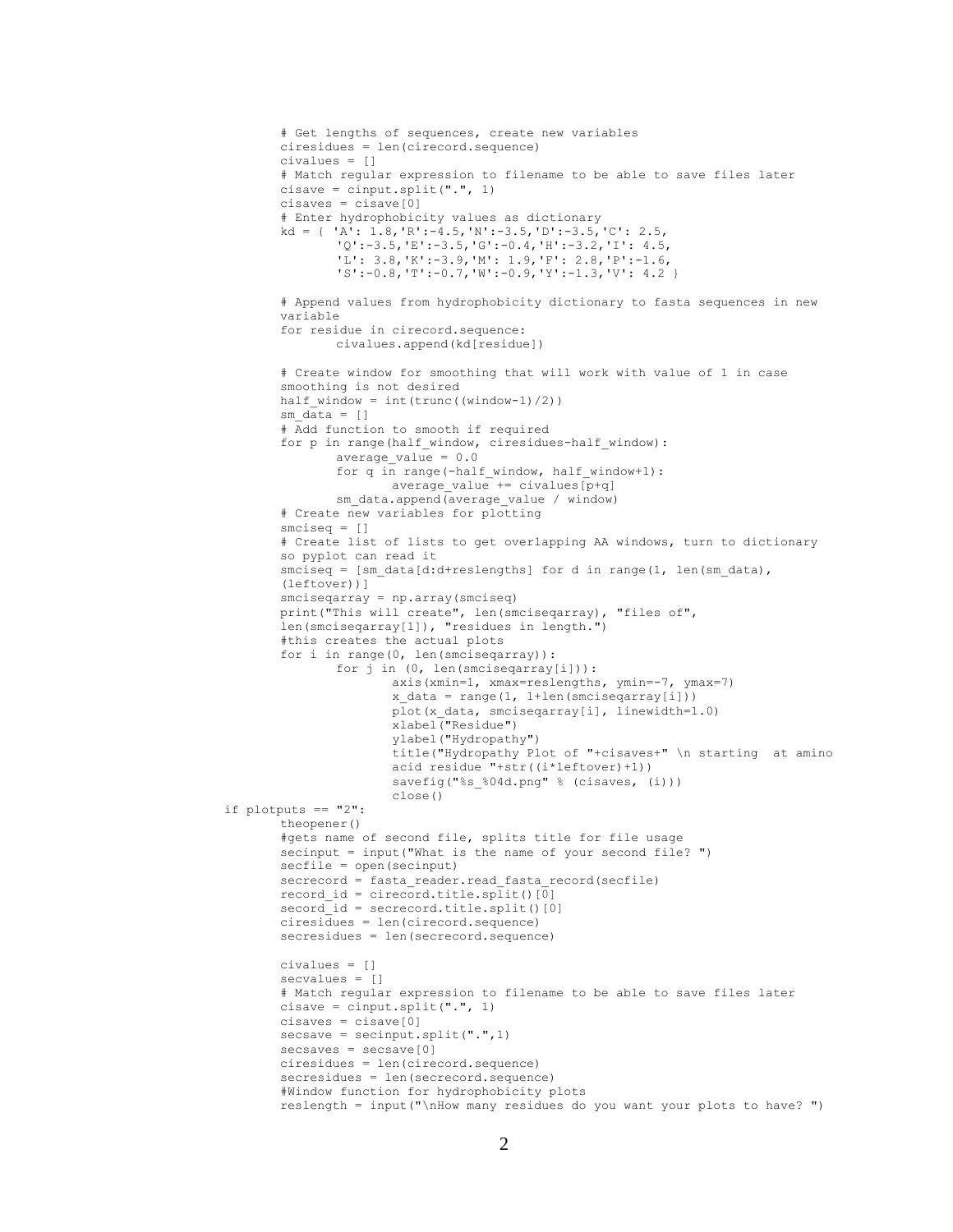```
reslengths = int(reslength)
overlapq = input("\nHow long of an overlap between plots do you want? ")
overlapz = int(overlapq)
leftover = (reslengths-overlapz)
smooths = input("\nHow many residues do you want to average for smoothing? 
\n(Enter 1 for no smoothing) ")
window = int(smooths)# Enter hydrophobicity values as dictionary
kd = \{ 'A': 1.8, 'R': -4.5, 'N': -3.5, 'D': -3.5, 'C': 2.5, \}'Q':-3.5,'E':-3.5,'G':-0.4,'H':-3.2,'I': 4.5,
        'L': 3.8,'K':-3.9,'M': 1.9,'F': 2.8,'P':-1.6,
        'S':-0.8,'T':-0.7,'W':-0.9,'Y':-1.3,'V': 4.2 }
for residue in cirecord.sequence:
       civalues.append(kd[residue])
for residue in secrecord.sequence:
       secvalues.append(kd[residue])
half_window = int(trunc((window-1)/2))sm data = []se\_data = []# Add smoothing function
for p in range(half window, ciresidues-half window):
       average_value = 0.0
       average seval = 0.0for q in range(-half window, half window+1):
               average value + civalues [p+q]average seval += secvalues[p+q]
       sm data.append(average value / window)
       se_data.append(average_seval / window)
smciseq = []
smsecseq = []
# Create list of lists to get overlapping AA windows, turn to dictionary 
so pyplot can read it
smciseq = [sm data[d:dt+reslengths] for d in range(1, len(sm data),
(leftover))]
smciseqarray = np.array(smciseq)
smsecseq = [se data[d:d+reslengths] for d in range(1, len(se data),
(leftover))]
smsecseqarray = np.array(smsecseq)
if len(smciseqarray) > len(smsecseqarray):
        shortseq = len(smsecseqarray)
        shortseqq = int(shortseq)
else:
       shortseq = len(smciseqarray)
       shortseqq = int(shortseq)
#create heat map plots
ciseq, secseq = np.meshgrid(civalues, secvalues)
ciplot = abs(ciseq - secseq) \leq 0.3ciplot2 = abs(ciseq - secseq)
imshow(ciplot, cmap=cm.autumn)
colorbar()
#plot([50, ciresidues-50], [50, secresidues-50], color="white", 
linewidth=0.5)
axis(xmin=0, xmax=ciresidues, ymin=0, ymax=secresidues)
xlabel(cisaves+" Residue")
ylabel(secsaves+" Residue")
title("Hydropathy Comparison of "+cisaves+" and "+secsaves)
savefig('%s %s equal.png' % (cisaves, secsaves))
c1f()imshow(ciplot2)
colorbar()
axis(xmin=0, xmax=ciresidues, ymin=0, ymax=secresidues)
xlabel(cisaves+" Residue")
ylabel(secsaves+ "Residue")
title("Hydropathy Comparison of"+cisaves+" and "+secsaves)
savefig('%s %s difference.png' % (cisaves, secsaves))
```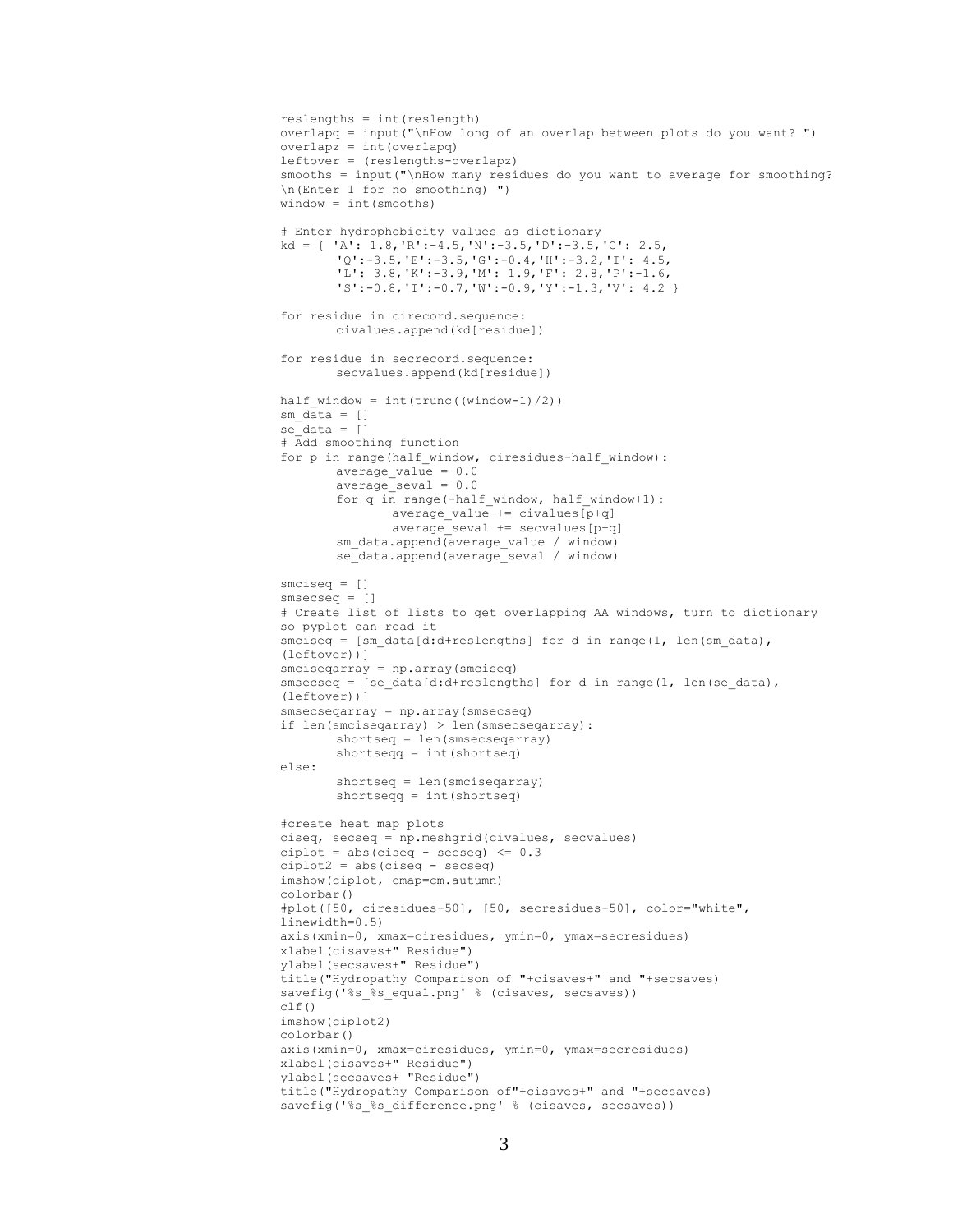```
clf()#creates line graph plots with two lines
       for i in range(0, shortseqq):
               for j in (0, len(smciseqarray[i])):
                      axis(xmin=1, xmax=reslengths, ymin=-7, ymax=7)
                      x data = range(1, 1+len(smciseqarray[i]))
                      plot(x_data, smciseqarray[i], x_data, smsecseqarray[i], 
                      linewidth=1.0)
                      xlabel("Residue")
                      ylabel("Hydropathy")
                      title("Hydropathy Plot of "+cisaves+ " and" +secsaves+ "\n 
                      starting at amino acid residue "+str((i*leftover)+1))
                      savefig("%s %s %04d.png" % (cisaves, secsaves, (i+1)))
                      clf()
if plotputs == "3":
       theopener()
       #gets name of second file, splits title for file usage
       secinput = input ("What is the name of your second file? ")
       secfile = open(secinput)
       secrecord = fasta reader.read fasta record(secfile)
       thirdput = input ("What is the name of your third file? ")
       thirfile = open(thirdput)
       thirecord = fasta_reader.read_fasta_record(thirfile)
        record id = cirecord.title.split()[0]
        secord id = secrecord.title.split()[0]
       thircord id = thirecord.title.split()[0]
       ciresidues = len(cirecord.sequence)
       secresidues = len(secrecord.sequence)
       thiresidues = len(thirecord.sequence)
       civalues = []
       secvalues = []
       thivalues = []
       # Match regular expression to filename to be able to save files later
       cisave = cinput.split(".", 1)
       cisaves = cisave[0]
       secsave = secinput.split(".",1)
       secsaves = secsave[0]thisave = thirdput.split(".", 1)
       thisaves = thisave[0]
       ciresidues = len(cirecord.sequence)
       secresidues = len(secrecord.sequence)
       thiresidues = len(thirecord.sequence)
       #Window function for hydrophobicity plots
       reslength = input("\nHow many residues do you want your plots to have? ")
       reslengths = int(reslength)
       overlapq = input("\nHow long of an overlap between plots do you want? ")
       overlapz = int(overlapq)leftover = (reslengths-overlapz)
       smooths = input (\sqrt{nHow} \text{ many residues do you want to average for smoothing?})\n(Enter 1 for no smoothing) ")
       window = int(smooths)
       # Enter hydrophobicity values as dictionary
       kd = { 'A': 1.8,'R':-4.5,'N':-3.5,'D':-3.5,'C': 2.5,
               'Q':-3.5,'E':-3.5,'G':-0.4,'H':-3.2,'I': 4.5,
               'L': 3.8,'K':-3.9,'M': 1.9,'F': 2.8,'P':-1.6,
               'S':-0.8,'T':-0.7,'W':-0.9,'Y':-1.3,'V': 4.2, "-": 0.0, }
       for residue in cirecord.sequence:
               civalues.append(kd[residue])
       for residue in secrecord.sequence:
               secvalues.append(kd[residue])
       for residue in thirecord.sequence:
               thivalues.append(kd[residue])
       half window = int(trunc((window-1)/2))
        sm data = []se data = []
```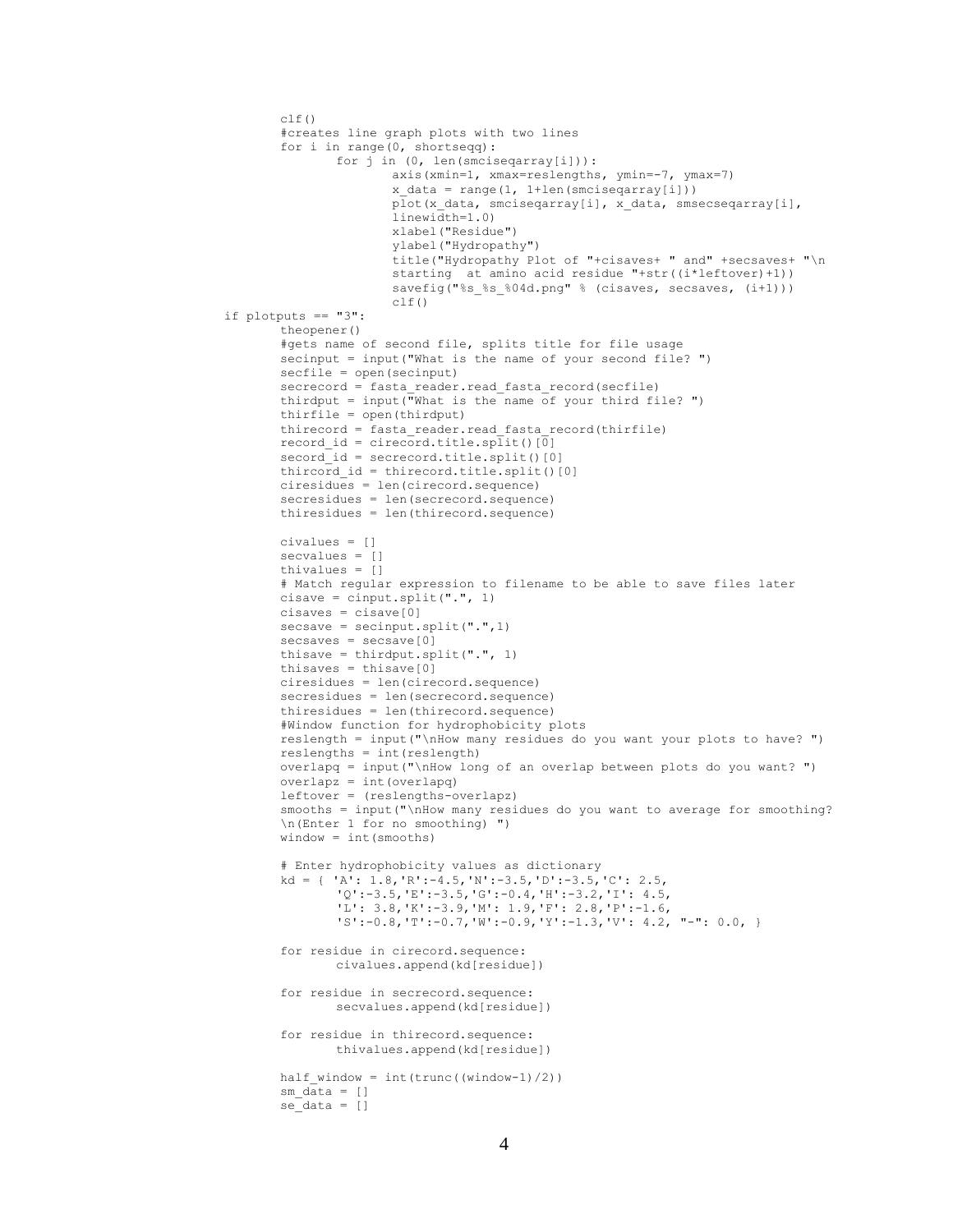```
th data = []
               # Add smoothing function
               for p in range(half window, ciresidues-half window):
                      average value = 0.0average seval = 0.0average_thival = 0.0
                      for q in range(-half window, half window+1):
                              average value += civalues[p+q]
                              \arctan = sevalues [p+q]
                              average\_thival += this valuesm data.append(average value / window)
                      se_data.append(average_seval / window)
                      th data.append(average thival / window)
               smciseq = []
               smseeseq = []
               smthiseq = []
               # Create list of lists to get overlapping AA windows, turn to dictionary 
               so pyplot can read it
               smciseq = [\text{sm data}[d:d+reslengths] for d in range(1, len(sm data),
               (leftover))]
               smciseqarray = np.array(smciseq)
               smsecseq = [se_data[d:d+reslengths] for d in range(1, len(se_data), 
               (leftover))]
               smsecseqarray = np.array(smsecseq)
               smthiseq = [th_data[d:d+reslengths] for d in range(1, len(th_data),
               (leftover))]
               smthiseqarray = np.array(smthiseq)
               if len(smciseqarray) > len(smsecseqarray):
                      shortseq = len(smsecseqarray)
                      shortseqq = int(shortseq)
               else:
                      shortseq = len(smciseqarray)
                      shortseqq = int(shortseq)
               #creates line graph plots with three lines
               for i in range(0, shortseqq):
                      for j in (0, len(smciseqarray[i])): 
                              axis(xmin=1, xmax=reslengths, ymin=-7, ymax=7)
                              x data = range(1, 1+len(smciseqarray[i]))
                              plot(x_data, smciseqarray[i], x_data, smsecseqarray[i],
                              x_data, smthiseqarray[i], linewidth=1.0)
                              xlabel("Residue")
                              ylabel("Hydropathy")
                              title("Hydropathy Plot of "+cisaves+ " and" +secsaves+ "\n 
                              starting at amino acid residue "+str((i*leftover)+1))
                              savefig("%s %s %s %04d.png" % (cisaves, secsaves,
                              thisaves,(i+1)))
                              c]f()return
def getncbi():
       #imports necessary modules
       from Bio import Entrez
       from Bio import SeqIO
       email = input("What is the email address you would like to use to query Entrez? ")
       Entrez.email = email
       handle = input("Would you like to search for a nucleotide (n) or protein (p)? ")
       #for nucleotide sequence retrieval
       if handle == "n":
               entsone = 'nuccore'
               ginput = input("What is the gi number of your nucleotide sequence? ")
               sqandle = Entrez.efetch(db=entsone, id=ginput, rettype="fasta", 
               retmode="text")
               handleread = SeqIO.read(sqandle, "fasta")
               handlestring = str(handleread.seq)
               handlesplit = handleread.description.split(sep="|")
               handid = handlesplit[1]handids = str(handid)
               clascat = ">"+handleread.description+"\n"+handlestring
               output = open(handids+".txt", "w")
```

```
5
```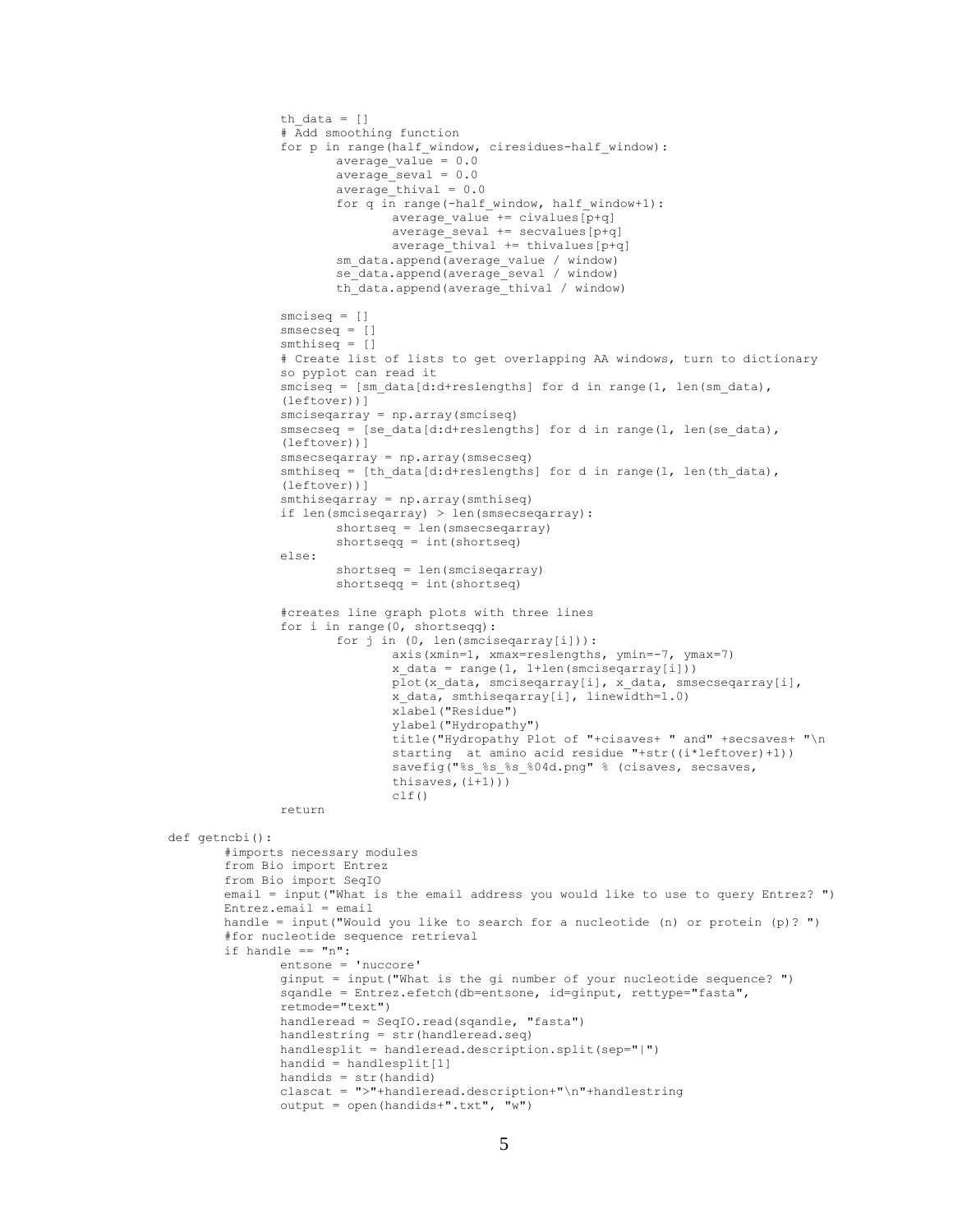```
output.write(clascat)
               output.close()
               print("The fasta sequence is in %s.txt" % handids)
               gotostart()
       #for protein sequence retrieval
       if handle == "p":
               entsone = 'protein'
               ginput = input("What is the gi number of your protein sequence? ")
               sqandle = Entrez.efetch(db=entsone, id=ginput, rettype="fasta", 
               retmode="text")
               handleread = SeqIO.read(sqandle, "fasta")
               handlestring = str(handleread.seq)
               handlesplit = handleread.description.split(sep="|")
               handid = handlesplit[1]
               handids = str(handid)clascat = ">"+handleread.description+"\n"+handlestring
               output = open(handids + ".txt", "w")output.write(clascat)
               output.close()
               print("The fasta sequence is in %s.txt" % handids)
               gotostart()
def gotostart():
       originput = input("\n 1. Monomer Frequency Counter \n 2. Search for a Subsequence 
\n 3. Hydropathy Plot \n 4. Get Fasta Sequence from Database \n\n Which program would you 
like to run? ")
       if originput == "1":
               seqcount()
       if originput == "2":
               seqregex()
       if originput == "3":
               hydropathy()
       if originput == "4":
               getncbi()
```

```
gotostart()
```
The following is the code used to determine correlative values

```
#usr/bin/python33
#import modules for program
import scipy
import numpy as np
import math
import fasta_reader
#hydropathy dictionary
kd = { 'A': 1.8,'R':-4.5,'N':-3.5,'D':-3.5,'C': 2.5,
     'Q':-3.5,'E':-3.5,'G':-0.4,'H':-3.2,'I': 4.5,
     'L': 3.8,'K':-3.9,'M': 1.9,'F': 2.8,'P':-1.6,
     'S':-0.8,'T':-0.7,'W':-0.9,'Y':-1.3,'V': 4.2 }
like = { 'A': 2.78,'R': -3.87,'N': -0.81,'D':-3.5,'C': -0.81,
     'Q': -0.81,'E':-3.5,'G': 2.78,'H': -3.87,'I': 2.78,
     'L': 2.78,'K': -3.87,'M': -0.81,'F': 0.2,'P': -0.81,
     'S': -0.81,'T': -0.81,'W': 0.2,'Y': 0.2,'V': 2.78 }
#get files
cinput = input("What is the name of your first file? ")
cifile = open(cinput)
sinput = input("What is the name of your second file? ")
secfile = open(sinput)
cirecord = fasta_reader.read_fasta_record(cifile)
secrecord = fasta reader.read fasta record(secfile)
civalues = []
secvalues = []
for residue in cirecord.sequence:
     civalues.append(kd[residue])
```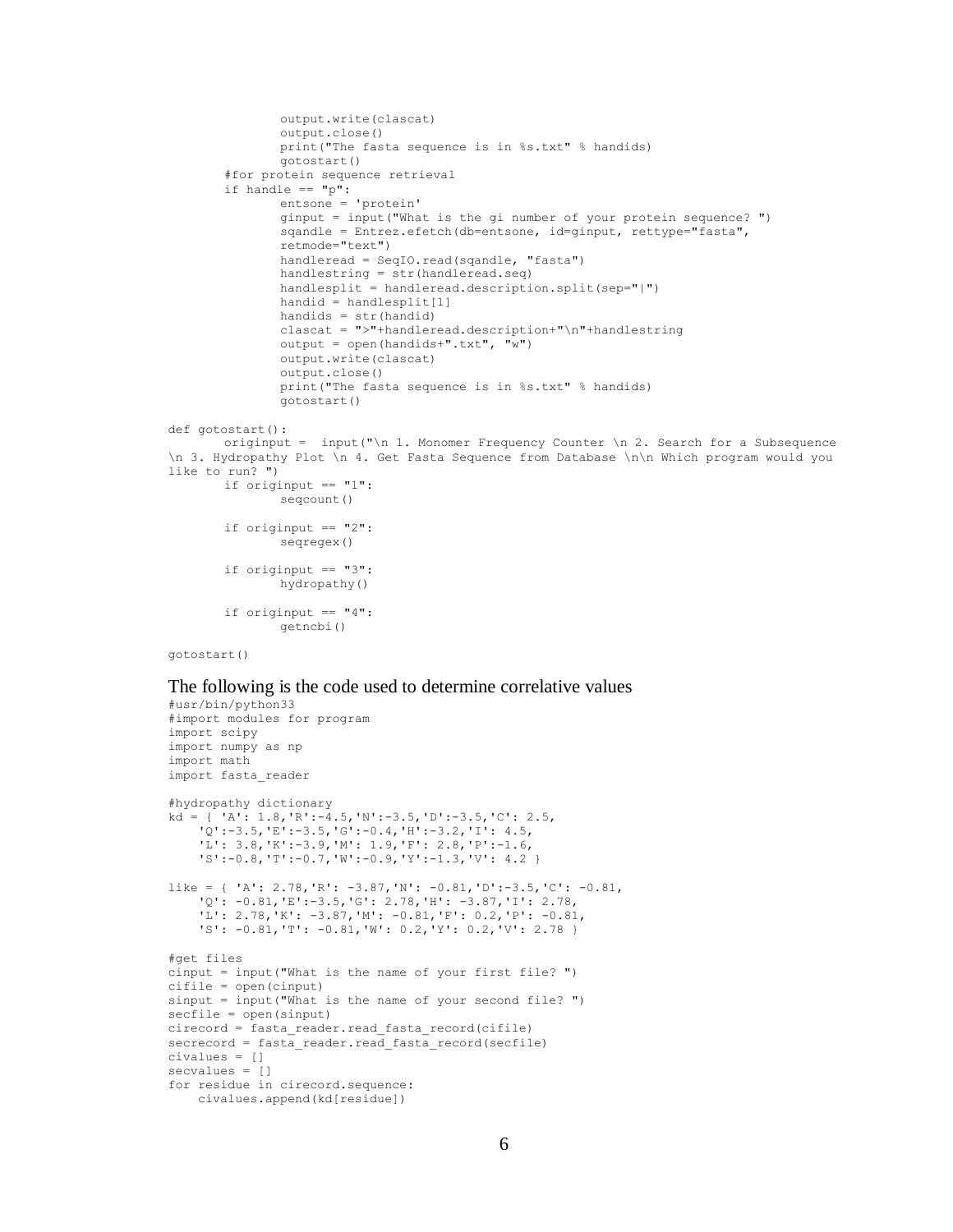```
for residue in secrecord.sequence:
    secvalues.append(kd[residue])
cipositives = []
for residue in cirecord.sequence:
    cipositives.append(like[residue])
secpositives = []
for residue in secrecord.sequence:
    secpositives.append(like[residue])
#define the average
def average(x):
     assert len(x) > 0
    return float(sum(x)) / float(len(x))#define pearson coefficient
def pearson_r(x, y):
    assert len(x) == len(y)n = len(x) assert n > 0
avg x = average(x)avg y = average(y)diffprod = 0xdiff2 = 0 ydiff2 = 0
     for dx in range(n):
       xdiff = x[dx] - avg_xydiff = y[dx] - avg y diffprod += (xdiff * ydiff)
       xdiff2 += (xdiff * xdiff) ydiff2 += (ydiff * ydiff)
sqrdiffprod = (xdiff2 * ydiff2) * (1/2)pears_r = diffprod / sqrdiffprod print(diffprod)
     print(xdiff2 * ydiff2)
     print(sqrdiffprod)
     print("The Pearson R value is ", pears_r)
    pears_r^2 = (pears_r * 2)print ("The R-squared value is ", pears r2)
print("For identity of your data sets: ")
pearson_r(civalues, secvalues)
```

```
print("For positives in your data sets: ")
pearson_r(cipositives, secpositives)
```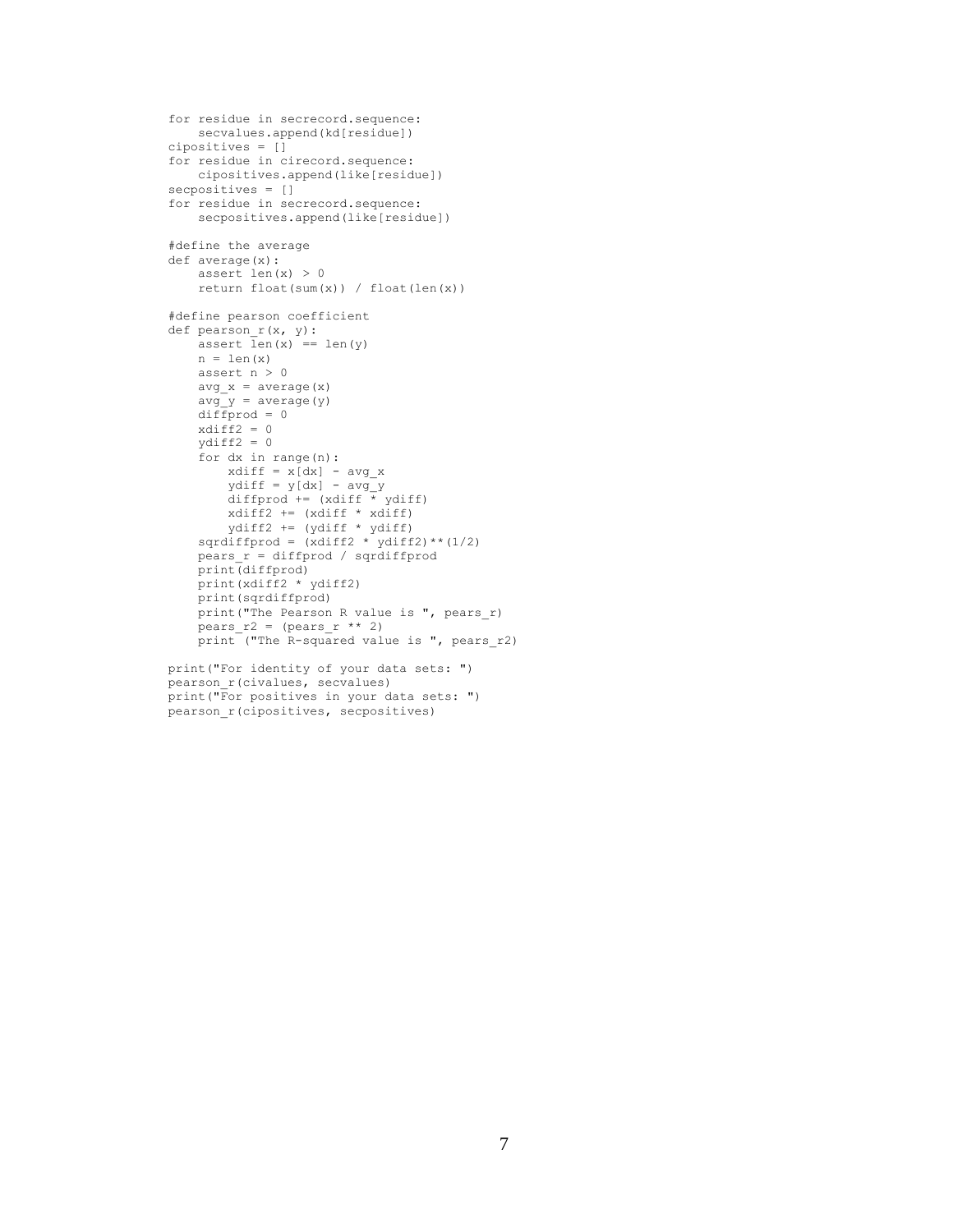Previous Work:

Before undertaking this research , I had previously been working on a different experiment. The purpose of this research was to investigate the interactions of the *DllA/DllB* bigene cluster in *Ciona*. These two genes, orthologs of the Distal-less gene in fruit flies, are expressed at different times in varying places during *Ciona* embryogenesis. My research was intended to solely focus on expression in the ectoderm. Much like the current experiment, *Ciona* was being used to model a simplified pathway, as the *DllA/DllB* genes are arranged the same way as the Dlx cluster is in humans (Irvine, 2007), the difference being humans have 3 such clusters, and *Ciona* 1.

The first step in this process was to put together a 'double reporter' construct, a gene that could fluoresce if either DllA or DllB was being expressed. This process involved splicing two plasmids that could each fluoresce for one of these proteins (L1000 and L1040 in the figures below) into one that could fluoresce for both (L1060) and cloning it in *Escherichia coli*. This proved to be far more difficult than anticipated.

All attempts to successfully create the double-reporter gene ended in failure, generally somewhere between the ligation of the L1000 and L1040 plasmids and the cloning of the bacteria containing L1060. No colonies containing the plasmid developed.